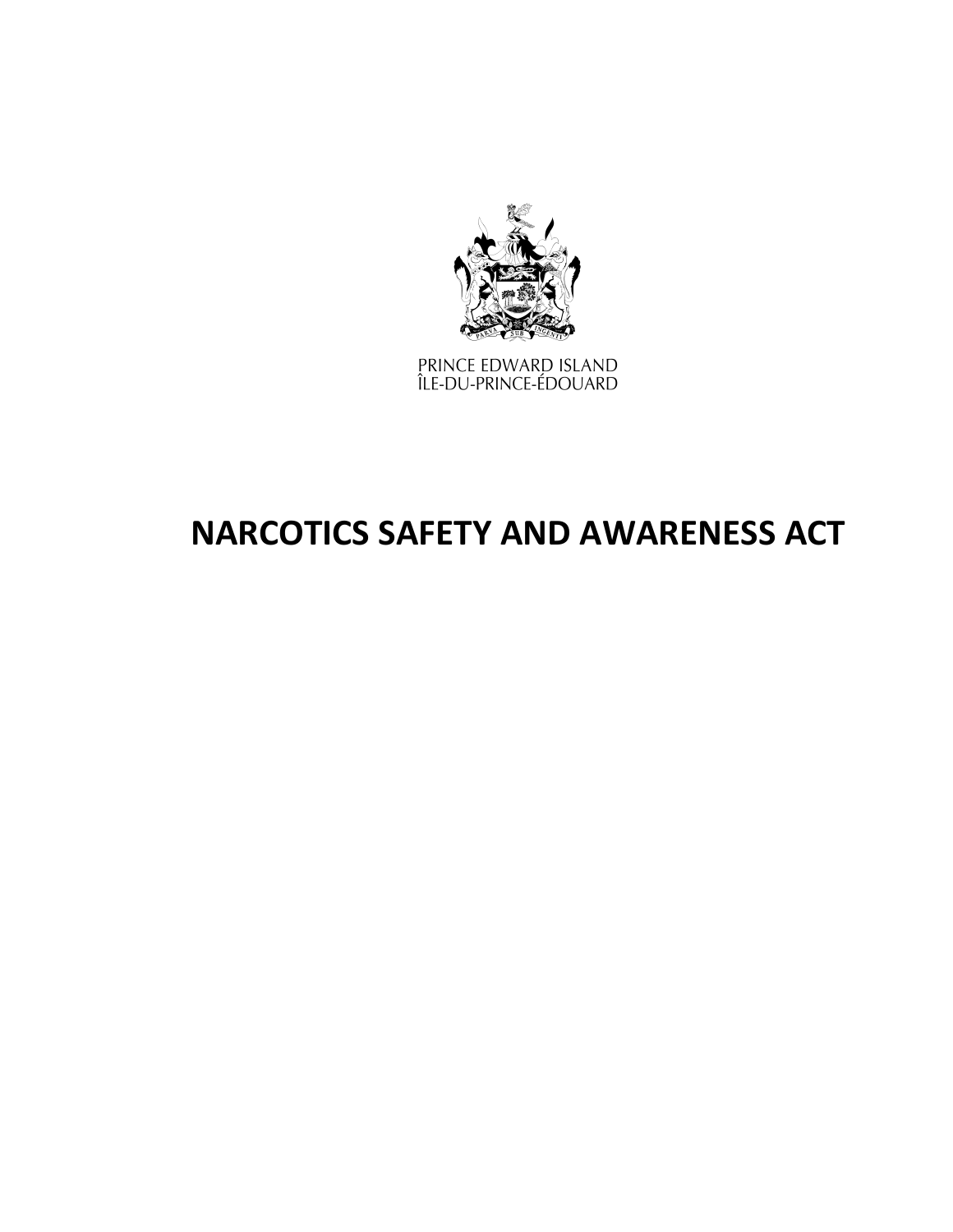## **PLEASE NOTE**

This document, prepared by the *[Legislative](http://www.gov.pe.ca/jps/index.php3?number=1027247) Counsel Office*, is an office consolidation of this Act, current to July 1, 2017. It is intended for information and reference purposes only.

This document is *not* the official version of the Act. The Act and the amendments as printed under the authority of the Queen's Printer for the province should be consulted to determine the authoritative statement of the law.

For more information concerning the history of this Act, please see the *[Table of Public Acts](https://www.princeedwardisland.ca/sites/default/files/publications/leg_table_acts.pdf)* on the Prince Edward Island Government web site (www.princeedwardisland.ca).

If you find any errors or omissions in this consolidation, please contact:

*Legislative Counsel Office Tel: (902) 368-4292 Email: legislation@gov.pe.ca*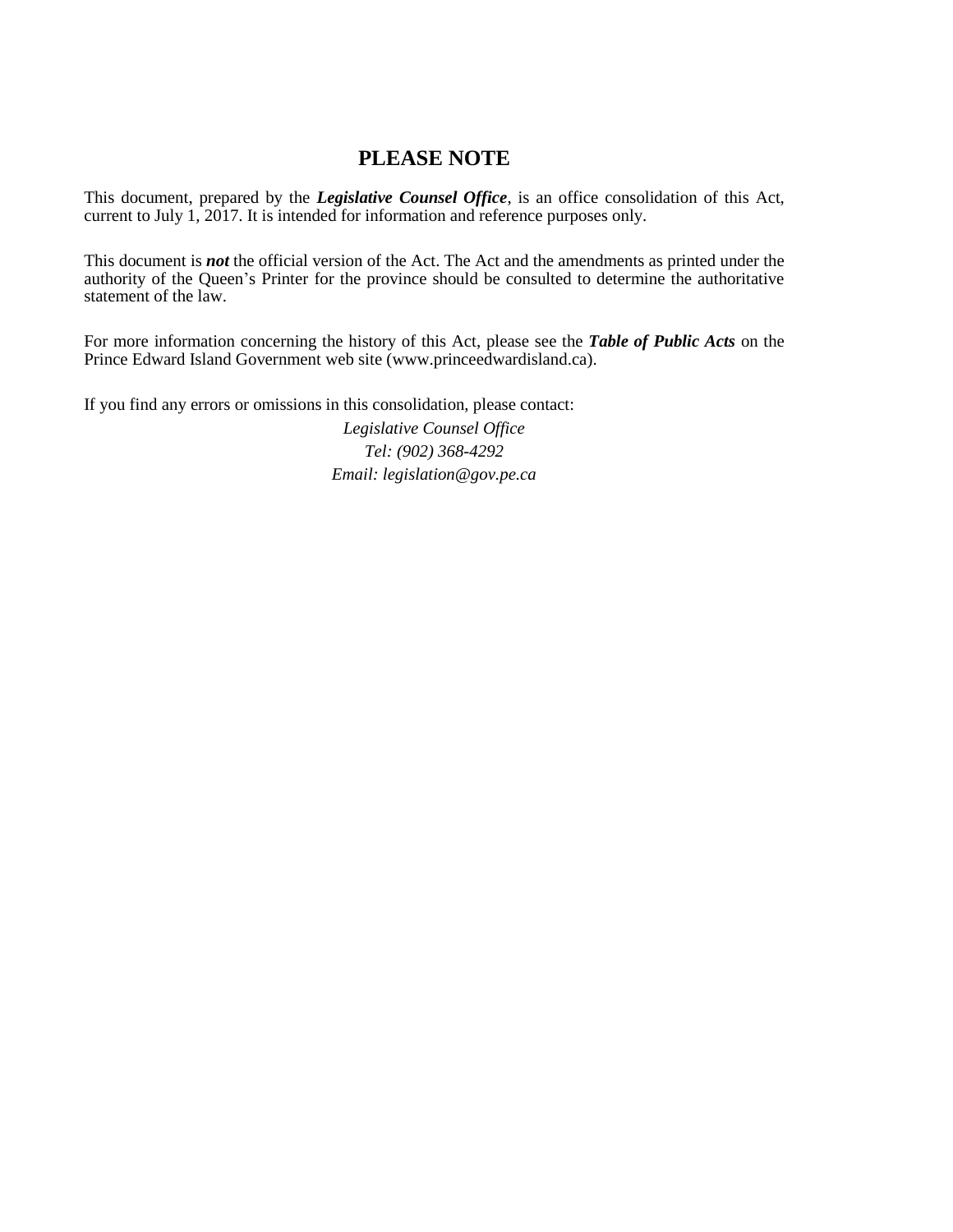

## **NARCOTICS SAFETY AND AWARENESS ACT**

## **Table of Contents**

| Section              | Page |
|----------------------|------|
|                      |      |
| 2.                   |      |
| 2.1                  |      |
| 3.                   |      |
| $\overline{4}$ .     |      |
| 5.                   |      |
| 6.                   |      |
| 7.                   |      |
| 8.                   |      |
| $\mathbf{Q}_{\perp}$ |      |
| 10.                  |      |
| 11.                  |      |
| 12.                  |      |
| 13.                  |      |
| 14.                  |      |
| 15.                  |      |
| 16.                  |      |
| 17.                  |      |
| 18.                  |      |

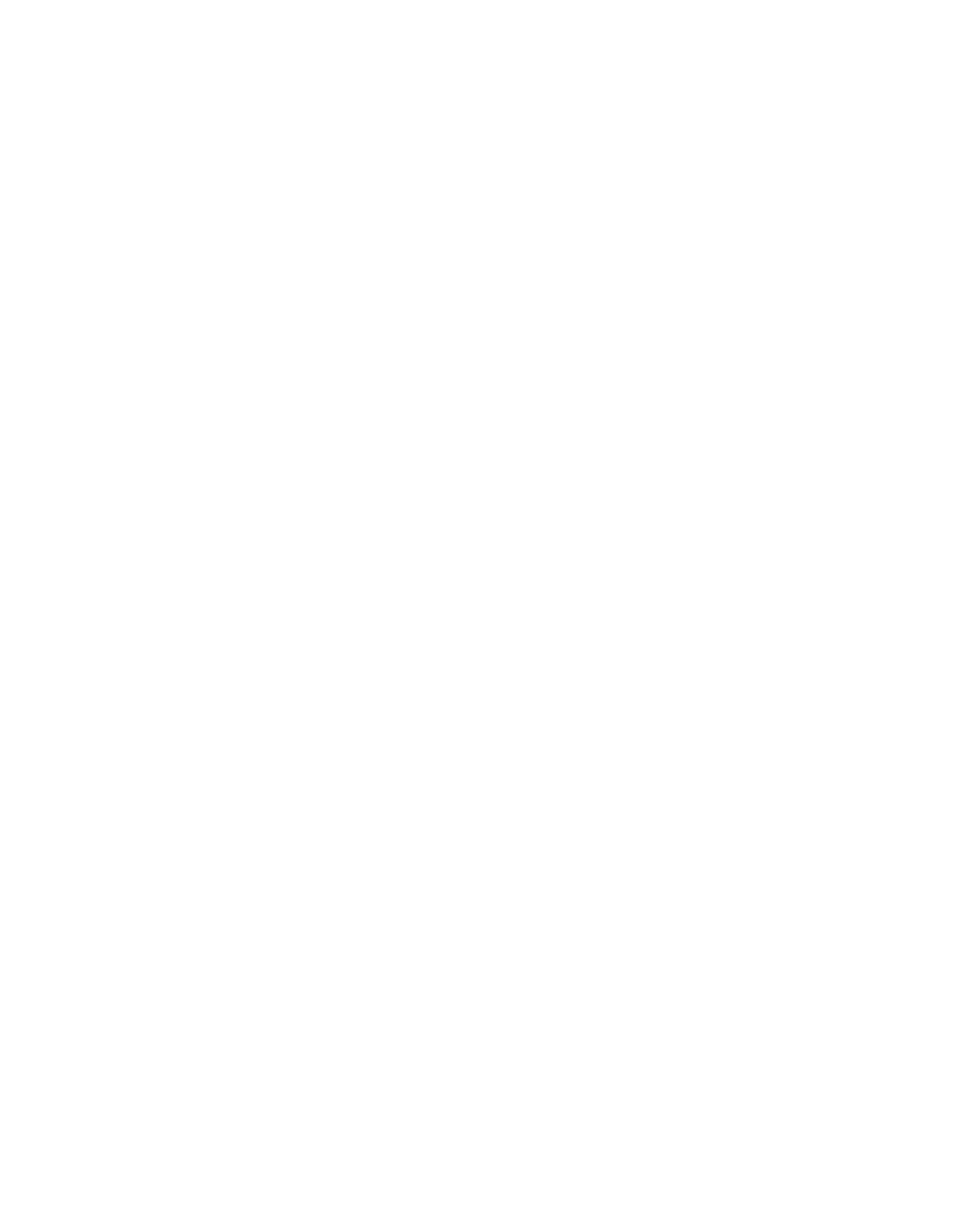

### **NARCOTICS SAFETY AND AWARENESS ACT CHAPTER N-.01**

#### <span id="page-4-0"></span>**1. Definitions**

#### In this Act

- (a) "**dispenser**" means a person who is authorized under an enactment, to dispense drugs;
- (b) "**document**" means all or part of a record of information, including personal information, in any form;
- (b.1) "**Health PEI**" means Health PEI as established under the *Health Services Act* R.S.P.E.I. 1988, Cap. H-1.6;
- (c) "**Minister**" means the Minister of Health and Wellness;
- (d) "**monitored drug**" means
	- (i) a controlled substance as specified in the *Controlled Drugs and Substances Act* (Canada), unless the controlled substance has been excluded from the category of monitored drugs by the regulations under this Act, and
	- (ii) any other drug designated by the regulations as a monitored drug;
- (e) repealed by  $2014, c.39, s.65(2)(b)$ ;
- (f) "**personal information**" means personal information as defined in the *Freedom of Information and Protection of Privacy Act* R.S.P.E.I. 1988, Cap F-15.01, and includes personal health information as defined in the *Health Information Act* R.S.P.E.I. 1988, Cap. H-1.41;
- (g) "**prescriber**" means a prescriber as defined in the *Pharmacy Act* R.S.P.E.I. 1988, Cap. P-6.1;
- (h) "**prescription**" means a direction from a prescriber directing the dispensing of a monitored drug for a person;
- (i) "**substitute decision-maker**" means a substitute decision-maker as defined in the *Consent to Treatment and Health Care Directives Act* R.S.P.E.I. 1988, Cap. C-17.2. *2013,c.43,s.1; 2014,c.31,s.83(2); 2014,c.39,s.65; 2016,c.15,s.1.*

#### <span id="page-4-1"></span>**2. Purpose of Act**

The purpose of this Act is the enhancement of the health and safety of Prince Edward Islanders by authorizing the monitoring, analyzing and reporting of information, including personal information, related to the prescribing and dispensing of monitored drugs in order to

- (a) promote appropriate prescribing and dispensing practices for monitored drugs;
- (b) identify instances of abuse and misuse of monitored drugs; and
- (c) reduce the risk of addiction and death resulting from the abuse or misuse of monitored drugs. *2013,c.43,s.2.*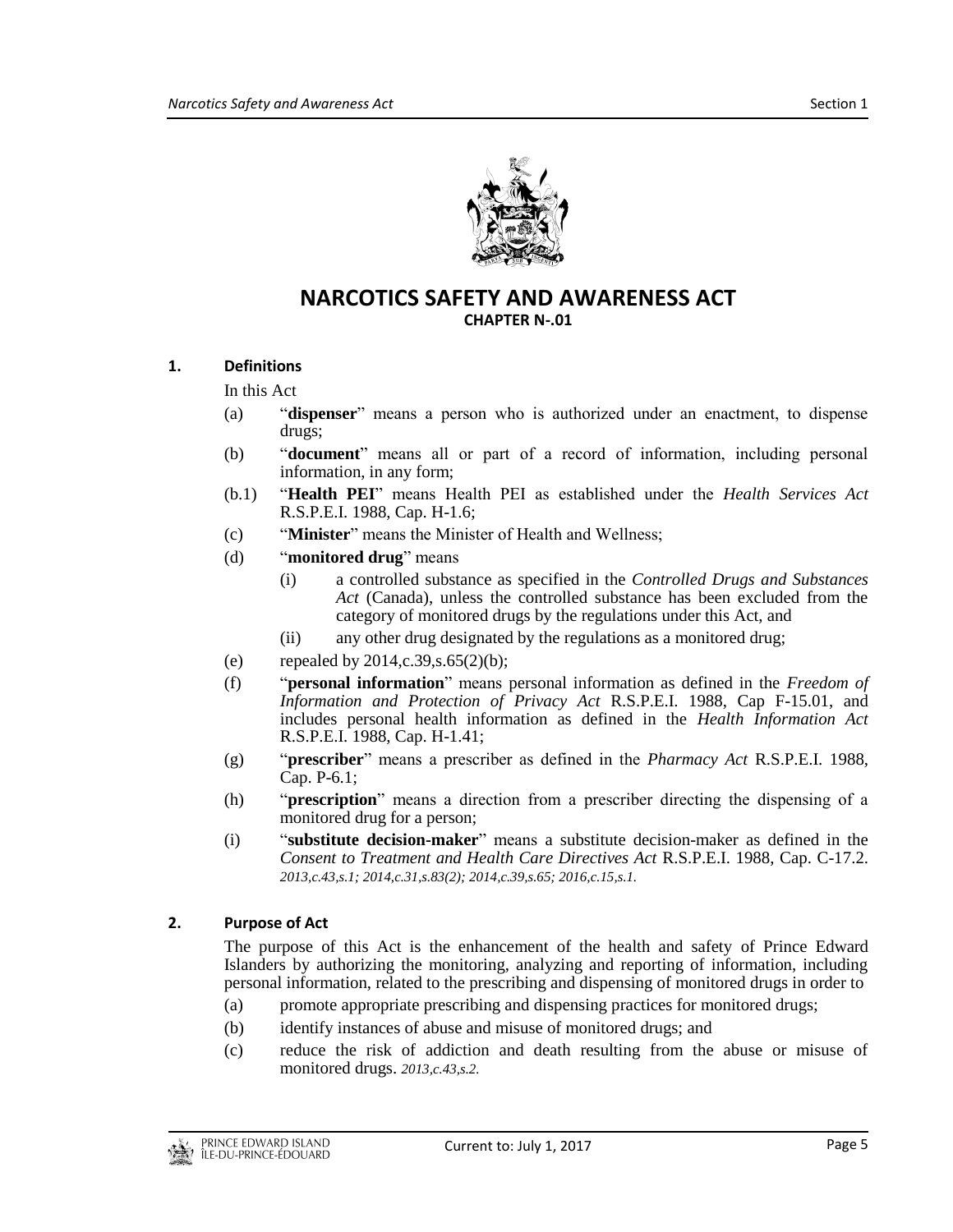#### <span id="page-5-0"></span>**2.1 Delegation by Minister**

The Minister may delegate, in writing, any or all of the Minister's powers, functions and duties under this Act and the regulations to Health PEI. *2016,c.15,s.2.*

#### <span id="page-5-1"></span>**3. Application of Act**

This Act does not apply to any person or class of persons specified in the regulations. *2013,c.43,s.3.*

#### <span id="page-5-2"></span>**4. Powers of Minister**

- (1) The Minister may exercise the following powers and perform the following functions under this Act:
	- (a) monitor and analyze information, including personal information, related to the prescribing and dispensing of monitored drugs;
	- (b) collect, use and disclose information collected under this Act in accordance with this Act and the regulations;
	- (c) co-operate with other organizations, including colleges established under health professions legislation, to achieve the purposes of this Act; and
	- (d) report to the public on any matter related to this Act as the Minister considers appropriate.

#### **Disclosure of personal information**

- (2) The Minister may disclose personal information respecting a person who has been prescribed a monitored drug to
	- (a) a prescriber, if the prescriber requires the information in order to determine whether to prescribe a monitored drug to the person or has prescribed a monitored drug to the person;
	- (b) a dispenser, if the dispenser requires the information in order to determine whether to dispense a monitored drug to the person or has dispensed a monitored drug to the person; or
	- (c) an operator of a pharmacy, if a dispenser employed or retained by the pharmacy has dispensed a monitored drug to the person through the pharmacy. *2013,c.43,s.4.*

#### <span id="page-5-3"></span>**5. Duty of prescriber**

- (1) A prescriber who prescribes a monitored drug shall record the following information on the prescription:
	- (a) the license number on the license issued to the prescriber by the regulatory body of which he or she is a member;
	- (b) the name of the person for whom the monitored drug is prescribed;
	- (c) the name, strength, where applicable, and quantity of the monitored drug;
	- (d) the directions for use of the monitored drug;
	- (e) the name and address of the prescriber;
	- (f) the date on which the monitored drug is prescribed;
	- (g) any other information, including personal information, required by the regulations.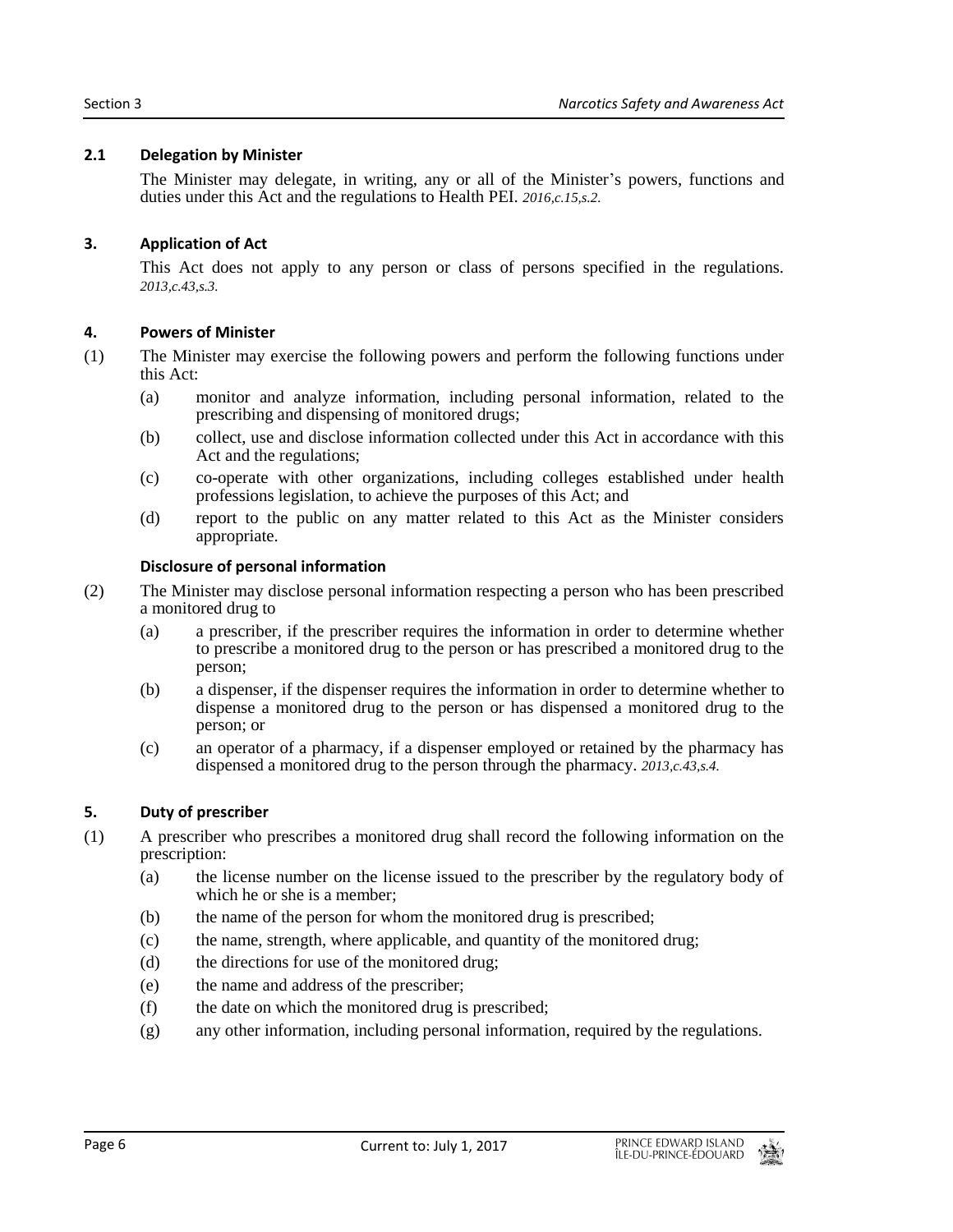#### **Record of information**

(2) A prescriber shall keep a record of the information specified under subsection (1) in respect of a prescription for not less than two years.

#### **Duty under other Act not affected**

(3) Nothing in this section limits or replaces the application of any other Act with respect to the information a prescriber must record on a prescription. *2013,c.43,s.5.*

#### <span id="page-6-0"></span>**6. Duty of dispenser**

- (1) A dispenser who dispenses a monitored drug shall keep a record of the following information with respect to the prescription:
	- (a) the information required under section 5 in respect of the prescriber;
	- (b) the address, date of birth and gender of the person for whom the monitored drug is prescribed;
	- (c) the drug identification number;
	- (d) the quantity of the monitored drug dispensed;
	- (e) the length of therapy, in number of days, of the monitored drug;
	- (f) the date on which the monitored drug is dispensed;
	- (g) the prescription number;
	- (h) any other information, including personal information, required by the regulations.

#### **Verification of identity**

(2) A dispenser shall ensure that any identity verification requirements that are required by the regulations are met before dispensing a monitored drug.

#### **Prohibition**

(3) No person shall provide a dispenser with information that the person knows to be false or misleading.

#### **Retention of records**

(4) A dispenser shall retain any records required under subsection (1) or (2) for not less than two years after the date of last dispensing.

#### **Duty under other Acts not affected**

(5) Nothing in this section limits or replaces the application of any other Act with respect to any information that a dispenser must ensure is recorded on a prescription or of which a dispenser must keep a record. *2013,c.43,s.6.*

#### <span id="page-6-1"></span>**7. Collection of information by dispenser**

For the purpose of complying with section 5 or 6, a prescriber or dispenser may collect the information, including personal information, required by those sections and the regulations. *2013,c.43,s.7.*

#### <span id="page-6-2"></span>**8. Disclosure of information to Minister**

(1) If directed by the Minister, a prescriber, dispenser or operator of a pharmacy shall disclose the following information to the Minister for the purpose of this Act: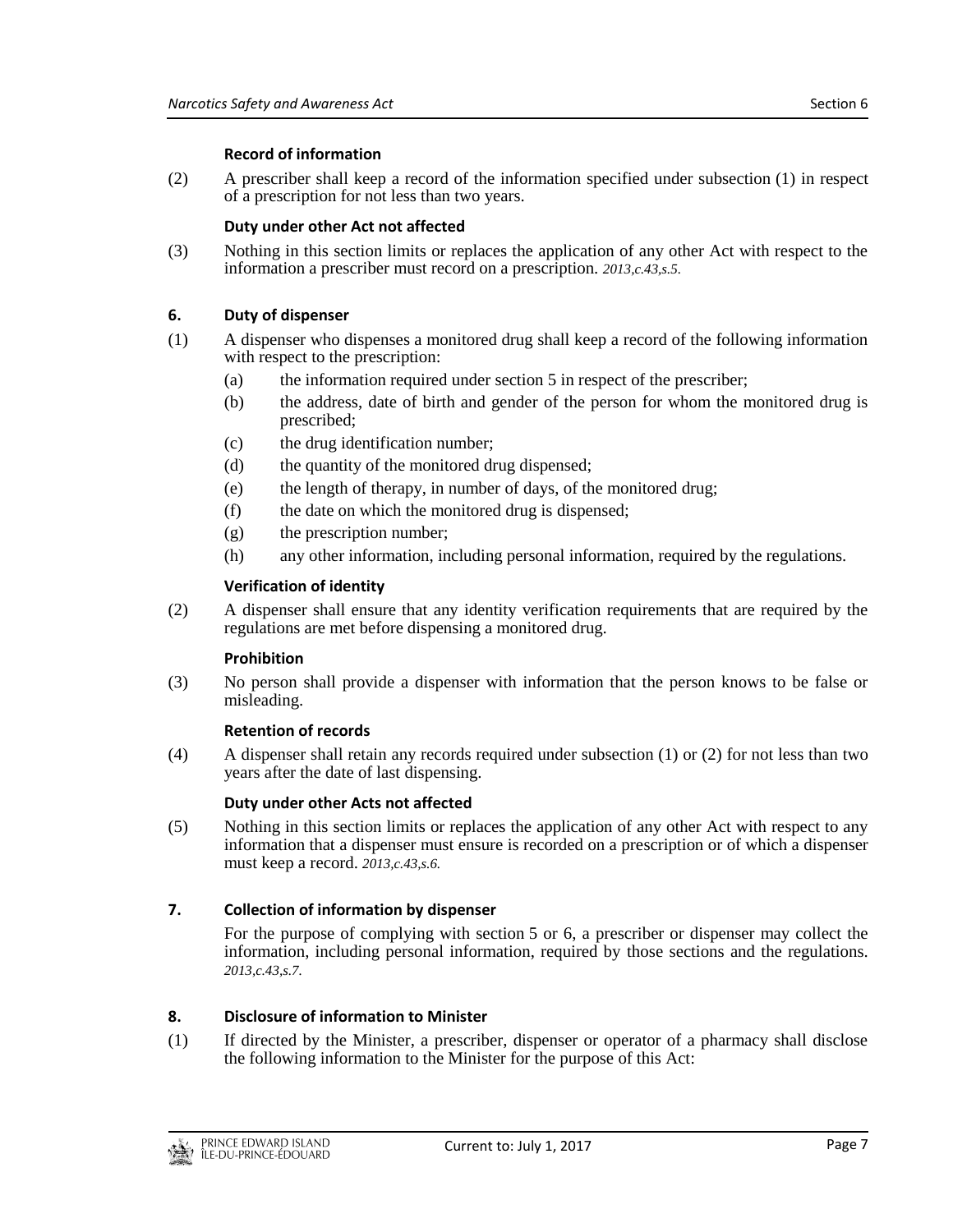- (a) the information, including personal information, required under subsection 5(1) or  $6(1)$ ;
- (b) any additional information, including personal information, required by the regulations for the purpose of those subsections.

#### **Time and manner of disclosure**

(2) A prescriber, dispenser or operator of a pharmacy shall disclose the information specified in subsection (1) at the time and in the form and manner that the Minister directs.

#### **Minister's direction**

(3) The Minister's direction to disclose information under this section may be made by any means the Minister considers appropriate. *2013,c.43,s.8.*

#### <span id="page-7-0"></span>**9. Prohibition**

No person shall provide the Minister with information, including personal information, that the person knows to be false or misleading. *2013,c.43,s.9.*

#### <span id="page-7-1"></span>**10. Duty of operator of pharmacy**

The operator of a pharmacy shall ensure that every dispenser employed or retained by the pharmacy complies with the provisions of this Act and the regulations. *2013,c.43,s.10.*

#### <span id="page-7-2"></span>**11. Appointment of inspectors**

(1) The Minister may appoint inspectors for the purpose of this Act.

#### **Authority to inspect**

(2) An inspector may, without a warrant and without notice, at any reasonable time, enter a place of practice of a prescriber or dispenser that is not a dwelling and conduct inspections for the purpose of determining compliance with the requirements of this Act and the regulations.

#### **Proof of appointment**

(3) An inspector conducting an inspection shall produce, on request, evidence of his or her appointment.

#### **Confidentiality**

(4) An inspector appointed under subsection (1) shall preserve secrecy with respect to all personal information that comes to his or her knowledge in the course of conducting an inspection, and the inspector shall not communicate any personal information to any other person except as may be required in connection with the administration of this Act or as may be permitted by the *Freedom of Information and Protection of Privacy Act* and the *Health Information Act*.

#### **Powers of inspector**

- (5) An inspector conducting an inspection may,
	- (a) examine and make copies of a document or other thing that in the opinion of the inspector is relevant to the inspection;
	- (b) search for or demand the production for inspection of a document or other thing that is relevant to the inspection;
	- (c) remove a document or other thing that is relevant to the inspection for the purpose of making a copy; and

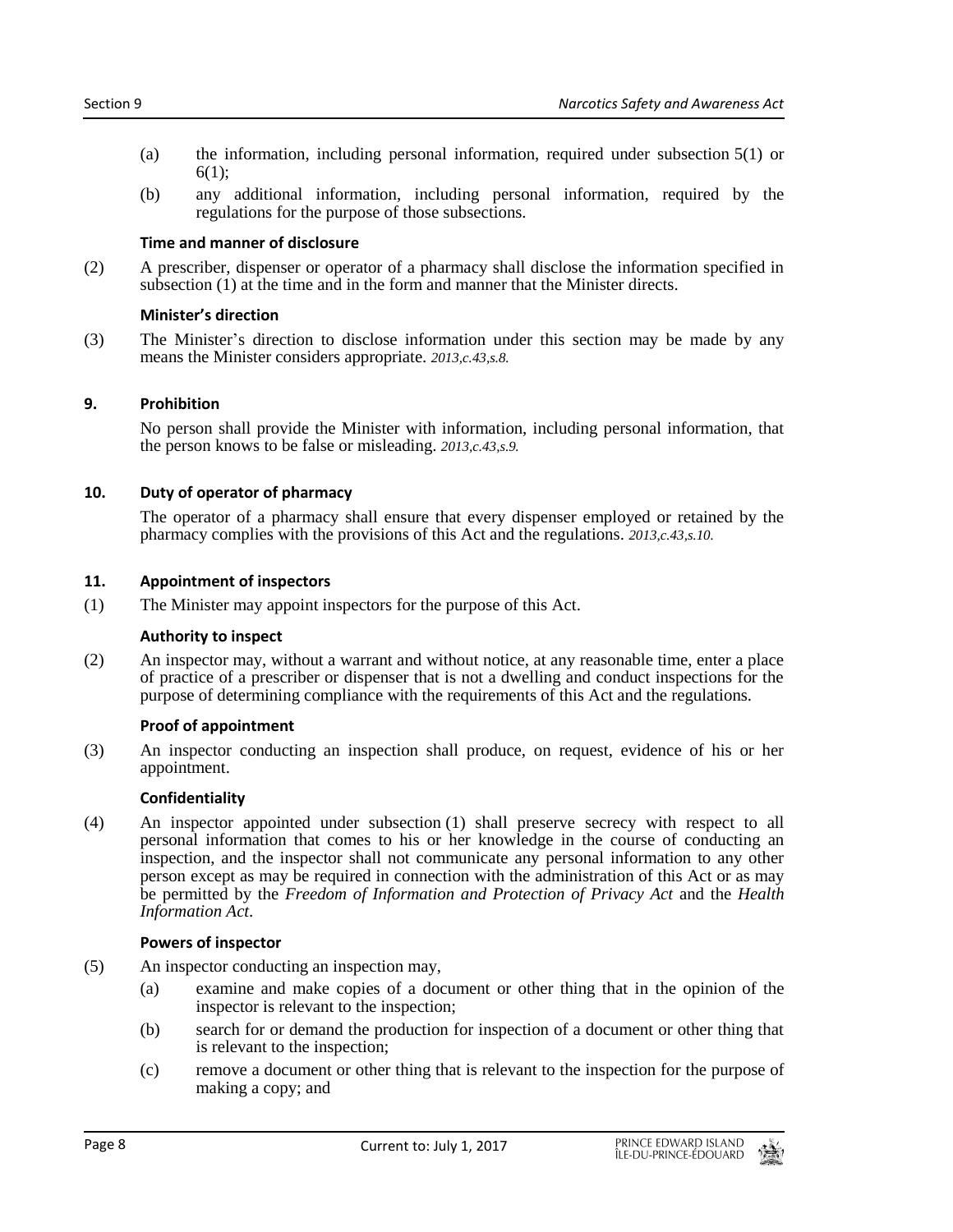(d) question a person on matters relevant to the inspection.

#### **Readable format**

(6) An inspector who requires a document or other thing that in the opinion of the inspector is relevant to the inspection is entitled to receive it in a readable format.

#### **Return of items**

(7) An inspector shall return, as promptly as reasonably possible, a document or other thing removed by the inspector for the purpose of the inspection.

#### **Certified copy**

(8) A copy of a document or other thing that purports to be certified by an inspector as being a true copy of the original is admissible in evidence to the same extent as the original and has the same evidentiary value as the document or other thing itself without proof of the signature or official character of the person appearing to have certified the copy.

#### **Prohibition**

(9) No person shall obstruct, hinder or interfere with or attempt to obstruct, hinder or interfere with an inspector conducting an inspection or refuse to answer questions on matters relevant to the inspection.

#### *Idem*

(10) No person shall provide an inspector with information, including personal information, that the person knows to be false or misleading, or conceal or destroy anything that the person knows or reasonably ought to know to be relevant to an inspection. *2013,c.43,s.11; 2014,c.31,s.83(3).*

#### <span id="page-8-0"></span>**12. Report by inspector**

An inspector shall report the findings and results of the inspection to the Minister at the times and in the manner required by the Minister. *2013,c.43,s.12.*

#### <span id="page-8-1"></span>**13. Minister's authority**

- (1) The Minister, during or after an inspection, may, with respect to the activities of a person who is a registrant of a professional regulatory body,
	- (a) notify the professional regulatory body respecting the findings or results of the inspection; and
	- (b) file a complaint against the person with the professional regulatory body.

#### **Information to be provided**

(2) Where the Minister notifies or files a complaint with a professional regulatory body under subsection (1), the Minister shall provide the professional regulatory body with all relevant information resulting from the inspection with respect to the matter.

#### **Information respecting offence**

(3) Where the Minister, as a result of an inspection under this Act, has reasonable grounds to believe that an offence has been committed contrary to the *Controlled Drugs and Substances Act* (Canada) or the *Criminal Code* (Canada), the Minister may communicate any information in the possession of the Minister in respect of the offence to the appropriate law enforcement authority. *2013,c.43,s.13.*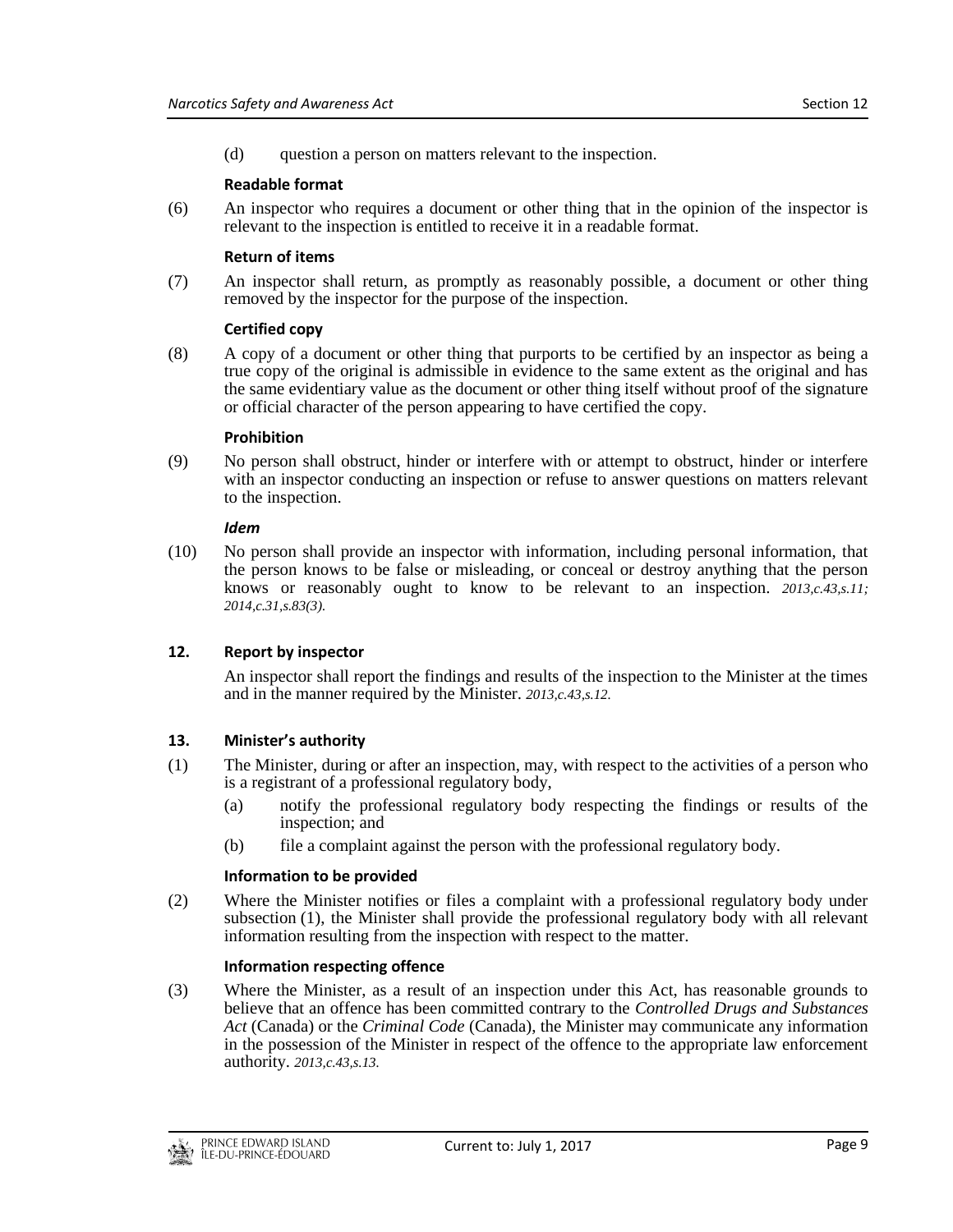#### <span id="page-9-0"></span>**14. Prohibition**

No person shall discipline, suspend, demote, dismiss, discharge, harass, interfere with or otherwise disadvantage another person or threaten to do any of those things to another person, where that person, in good faith, complies with a request or requirement to provide personal information under this Act or the regulations. *2013,c.43,s.14.*

#### <span id="page-9-1"></span>**15. Protection from liability**

No action or other proceeding shall be brought against a person who, in good faith, complies with a request or requirement to provide personal information under this Act or the regulations. *2013,c.43,s.15.*

#### <span id="page-9-2"></span>*16. Idem*

- (1) No action or proceeding shall be brought against the Minister or any other person acting under the authority of this Act or the regulations for anything done or not done, or for any neglect,
	- (a) in the performance or intended performance of a duty imposed under this Act or the regulations; or
	- (b) in the exercise or intended exercise of a power conferred under this Act or the regulations,

unless the person was acting in bad faith.

#### **Provision of assistance**

(2) A person who provides assistance under this Act or the regulations has the same protection as a person referred to in subsection (1), unless the person was acting in bad faith.

#### **Liability of corporation**

(3) Subsection (2) does not relieve a corporation of any liability to which it would otherwise be subject in respect of an offence committed by a director, officer or employee. *2013,c.43,s.16.*

#### <span id="page-9-3"></span>**17. Offence**

A person who contravenes a provision of this Act or the regulations is guilty of an offence and is liable on summary conviction

- (a) in the case of an individual, to a fine of not more than \$10,000 or to imprisonment for a term of not more than 12 months, or to both; and
- (b) in the case of a corporation, to a fine of not more than \$20,000. *2013,c.43,s.17.*

#### <span id="page-9-4"></span>**18. Regulations**

The Lieutenant Governor in Council may make regulations

- (a) respecting the designation of drugs as monitored drugs and the exclusion of a controlled substance or a class of controlled substances from the category of monitored drugs;
- (b) excluding a person or class of persons from the application of this Act, or from one or more provisions of this Act, subject to the conditions, if any, provided for in the regulations;
- (c) specifying requirements or conditions in respect of the collection, use or disclosure of personal information by the Minister under this Act;